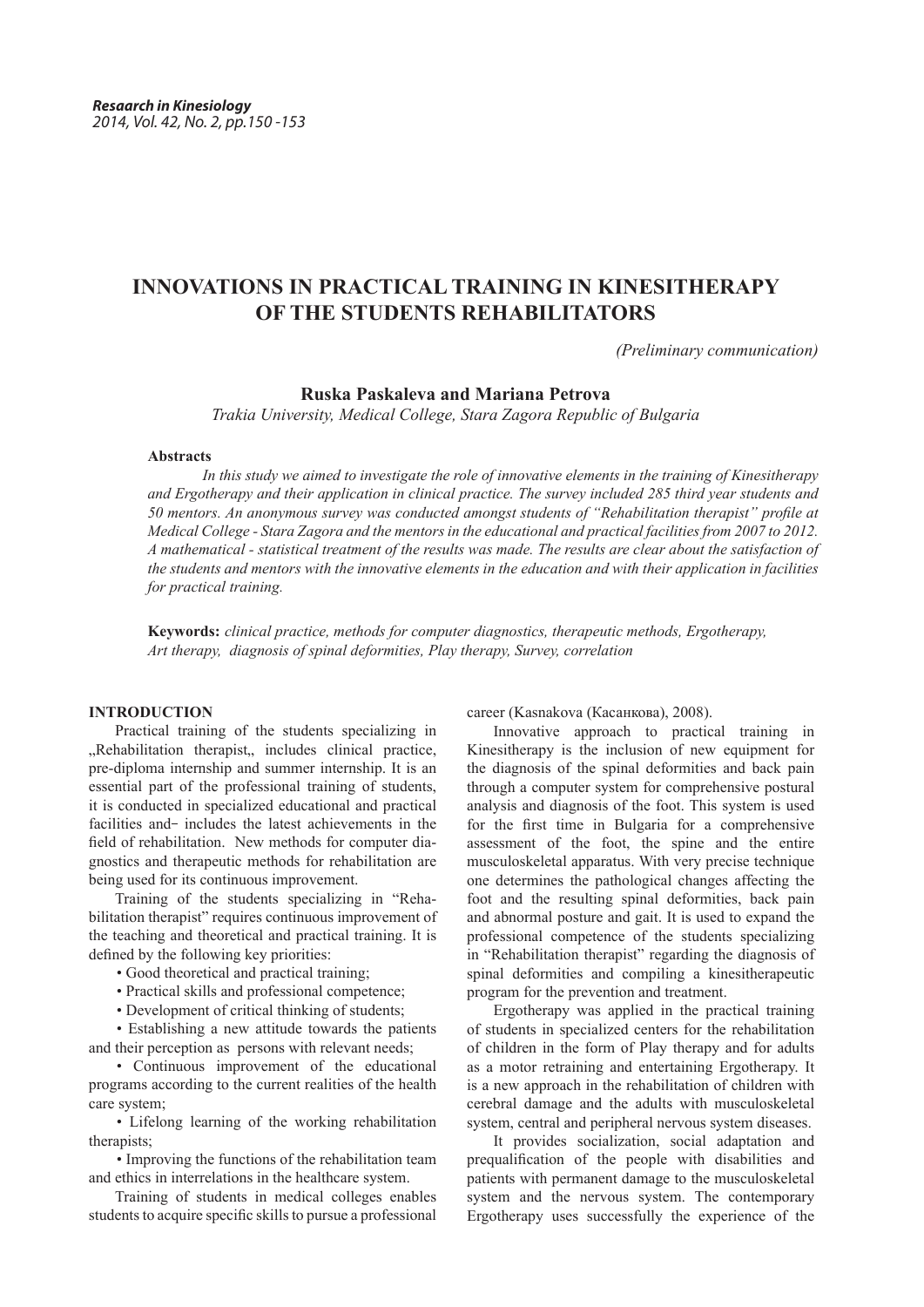European countries and the United States (Koleva (Колева), 2009).

In this paper we aim at:

1. Defining the role of the innovative elements in the teaching of KT and ET and their application in clinical practice.

2. Surveying the opinion of the students specializing in "Rehabilitation therapist" at Medical College - Stara Zagora and the mentors of educational and practical facilities about the innovation in education.

## **METHODS**

• An anonymous survey was conducted with the students of "Rehabilitation therapist" profile at Medical College - Stara Zagora and the mentors of educational and practical facilities from 2007 to 2012.

• The survey included 285 third year students and 50 mentors.

• A mathematical - statistical treatment of the results was made.

#### **RESULTS AND DISCUSSION**

Students actively participated in the diagnostics, development and implementation of the rehabilitation, Kinesitherapy and Ergotherapy programs, as they implemented them independently and under supervision of the doctor in Physical Medicine and Rehabilitation in the educational and practical facilities and specialized offices under the guidance of the teacher. Working in a team with other health professionals helps to improve the training, such as physical therapists, occupational therapists and medical therapists, nurses, midwives, logopedists, psychologists, social workers and special educators.

Analyzing the results of the three studied groups (Table 1) we found out that the majority of the respondents gave positive responses, as for the entire research period they were about 63%. There were significant differences in partial satisfaction of the students and 44% of the first study group is was not completely satisfied and they kindly asked for improving the quality of education.

Expressing dissatisfaction with the training system, these results are important and have positive effect because they reflect the possibilities of an education system to improve and become more useful to stu-dents. This dissatisfaction is associated with specific recommendations to improve the students' level of training. In subsequent stages of the study, considering the change in academic curriculum and new USR for "Professional Bachelor" degree, the proportion of the

*Table 1. Students' satisfaction with the training at Medical College*

|                        | Percentages  |                |        |
|------------------------|--------------|----------------|--------|
| Groups                 | <b>Y</b> Bes | N <sub>0</sub> | Partly |
| First group $(N=85)$   | 56%          | $0\%$          | 44%    |
| Second group $(N=150)$ | 70%          | $5\%$          | 25%    |
| Third group $(N=50)$   | 64%          | 6%             | 3%     |

positive responses was increased and the share was the highest in the second study group (70%), followed by the third  $(64%)$ .

These data are sufficiently clear proof that the education of the students at Medical College - Stara Zagora is held at a high level and provides not only theoretical knowledge but also practical skills that enable their future development and professional realization. This determines the quality of education, which for the majority of the surveyed students is high and fully meets their perceptions of a quality education.

Correlation between motivation and students' satisfaction *with* the level of education was positively significant ( $R = 0.61$ ;  $p \le 0.05$ ). Best motivation of students for choosing a major is a factor determining the quality of education and active participation in it.

Innovation in the training of the students is the inclusion of Art therapy in the Kinesitherapy program. Art therapy is used to mobilize the creative potential, to distract the patient and for his active involvement in the recovery process through art in its various forms (Popov (Попов), 2004). Students in the first study group did not

*Table 2. Applicability of Art therapy in teaching Kinesitherapy – students' opinion*

|                        | Percentages |       |        |
|------------------------|-------------|-------|--------|
| Groups                 | Yes         | Nο    | Partly |
| First group $(N=85)$   | $0\%$       | $0\%$ | $0\%$  |
| Second group $(N=150)$ | 74%         | 12%   | 14%    |
| Third group $(N=50)$   | 85%         | $2\%$ | 13%    |

*Table 3. Importance of Art therapy in clinical practice - according to students*

| Groups                 | Percentages |       |        |
|------------------------|-------------|-------|--------|
|                        | Yes         | No    | Partly |
| First group $(N=85)$   | $0\%$       | $0\%$ | $0\%$  |
| Second group $(N=150)$ | 63%         | 12%   | 14%    |
| Third group $(N=50)$   | 67%         | $7\%$ | 13%    |

study Art therapy and therefore there is not information on this issue.

Welcoming innovations in their education, the students support them (Table 2) and 80 % of both surveyed groups believe that Art therapy find an application in the treatment and rehabilitation of children and adults. The remaining 13% believe it is partly applicable, 7% reject its inclusion in the curriculum.

Essential to the quality of education in KT is the application of knowledge, practical skills and competencies in the educational and practical bases together with the mentors and the entire rehabilitation team.

 Over recent years, the Art therapy for functional disorders of the nervous system in children with depression or aggression behavioral, manifestations of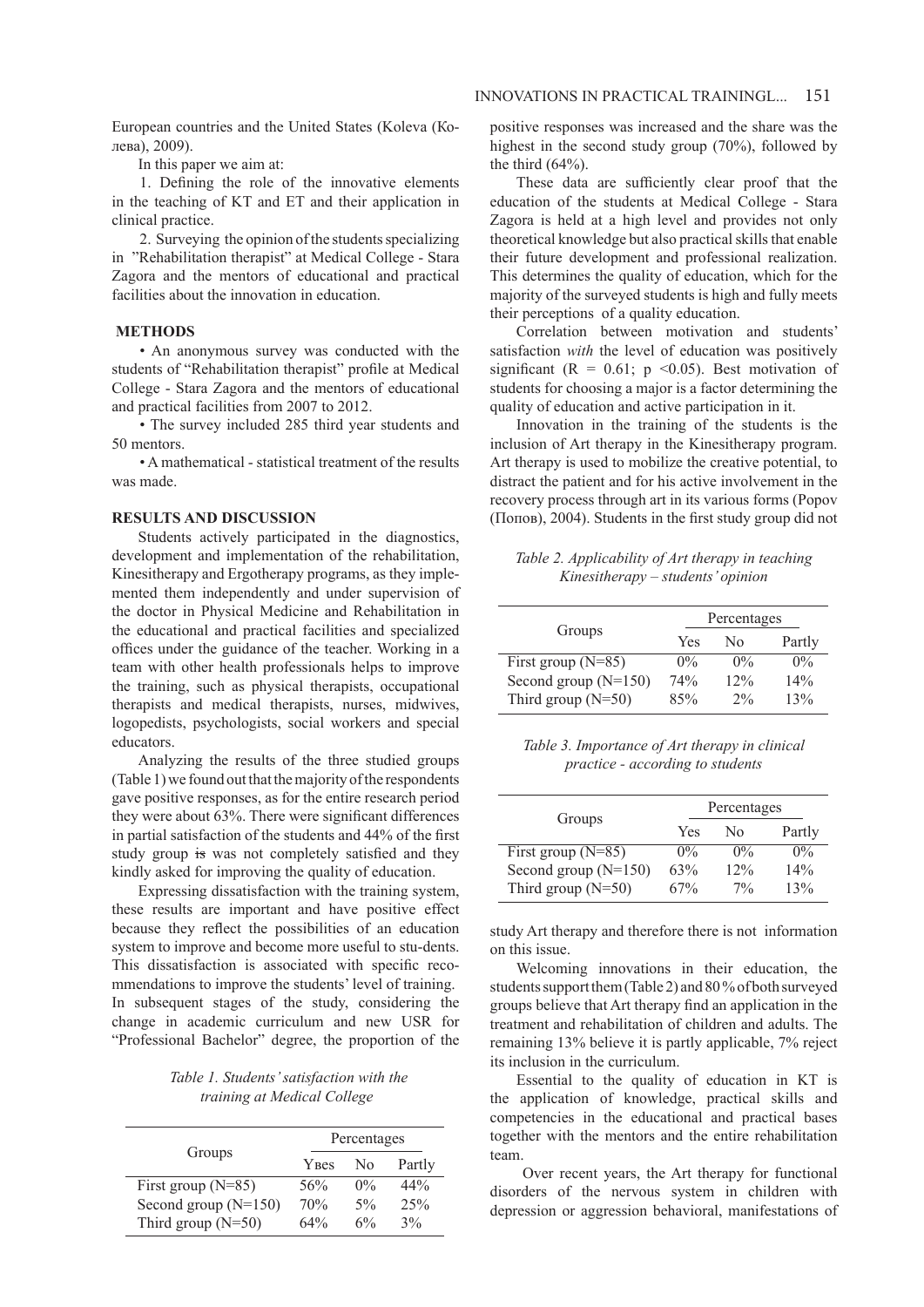| Groups                 | Percentages |           |       |              |                |
|------------------------|-------------|-----------|-------|--------------|----------------|
|                        | Excellent   | Very good | Good  | Satisfactory | Unsatisfactory |
| First group $(N=85)$   | $0\%$       | $0\%$     | $0\%$ | $0\%$        | $0\%$          |
| Second group $(N=150)$ | $4\%$       | 29%       | 35%   | 15%          | 17%            |
| Third group $(N=50)$   | $6\%$       | 30%       | 32%   | 22%          | 10%            |

*Table 4. Assessment of the quality of education in Ergotherapy - students' opinion*

whims and stubborn, easy irritability, fears, etc., has increasingly been recognized and used (Popov (Попов), 2005). Various Art therapy techniques in the form of roleplaying games to engage their attention and stimulate the psychological and physical development has been applied. During clinical practice and pre-graduate practice students participate in the implementation of various Art therapy techniques in the specialized centers for children, "Home for medico - social care for children" and " Day care center for children and youngster with mental retardation". There are conditions for the use of Art therapy with children.

The opinion of students on the activities with children in these facilities is shown in Table 3. More than half of the respondents in both groups ( 65%) have confirmed the importance of Art- therapy in clinical practice with children and adults. This method stimulates mental and emotional development of children s imagination , motor activity and engage their attention. Only a minority of respondents ( 10% ) is not confident in the final result, and 25% partially confirm the thesis . The results clearly demonstrate the positive position of the students about innovations and their application in educational and practical bases.

For proper analysis of the survey results it is necessary to examine the correlation between the use of Art therapy in KT education and the importance of Art- therapy in clinical practice, which is positively significant ( $R = 0.56$ ;  $p \le 0.05$ ). Theoretical knowledge in Art Therapy guarantees the quality practical training. Their application in clinical rehabilitation practice stimulates regeneration processes in children and adults.

Ergotherapy is an active kinesitherapeutic method that uses specially selected and targeted intellectual and occupational work (Koleva (Колева), 2008).

It is used in educational and practical bases for the selection of walking aids in walking training and training in activities of daily living. This aims at the focusing attention of the patient on the results of the work (Koleva (Колева), 2008).

This method is used for rehabilitation, socialization

*Table 5. Application of Ergo therapy in clinical practice – mentors' opinion*

|                       | Percentages |       |        |
|-----------------------|-------------|-------|--------|
| Groups                | Yes         | Nο    | Partly |
| First group $(N=35)$  | 87%         | $5\%$ | 18%    |
| Second group $(N=20)$ | 82%         | 9%    | 9%     |

and, if necessary, requalification of the patients.

Quality of education in Ergotherapy (Table 4) is determined according to the opinion of the groups, as about two-thirds of the respondents place excellent assessment, very good or good (69%). Only 10% of all patients give unsatisfactory assessment.

The best application of the Ergotherapy methods is in specialized centers for children in the city region.

Students work with children with cerebral damage, using various crafts (weaving, pottery, and gardening) and applying Montessori therapy training in activities of daily living and other activities.

Ergotherapy is used for children with disabilities as Play therapy and for adults as work activity. It has increasingly been used in education and practical bases, social centers and patient's home in order to adapt to the social environment to patient's ability and willingness to the activities (Koleva (Колева), 2008).

The inclusion of Ergo therapy in the theoretical and practical training of the "Rehabilitation therapist" students a new approach to the rehabilitation of children with cerebral damage and adults with musculoskeletal disorders and the central and peripheral nervous system disorders.

The results of the Ergotherapy study in clinical practice are shown in Table 5, approximately 88% of all mentors have given positive responses and only 5% of them are not completely satisfied.

These results are indicative for the relevance of the Ergotherapy in recovering and improving the quality of life of children and adults with disabilities - for training in daily life activities, using walking aids and devices in everyday life, as well as adaptation of home and family to the needs of the patient (Panteva (Пинтева), 2007).

The interpretation and accurate assessment of the results of the study required examination of the correlation between the quality of education in Ergotherapy and its application in clinical practice. It is positively large  $(R = 0.75; p \le 0.05)$ . The quality of training in ET determines the competence of students in the use of ET in educational and practical facilities together with mentors.

Cooperative teamwork between students , mentors , doctors and other specialists provides opportunities for interaction and improvement of professional skills of the students. They are aimed at determining the rehabilitation potential of the patient, proper selection of resources for the treatment and preparation of a rehabilitation program (Мilcheva (Милчева), 2006) .

The aim of the rehabilitation team is prevention,